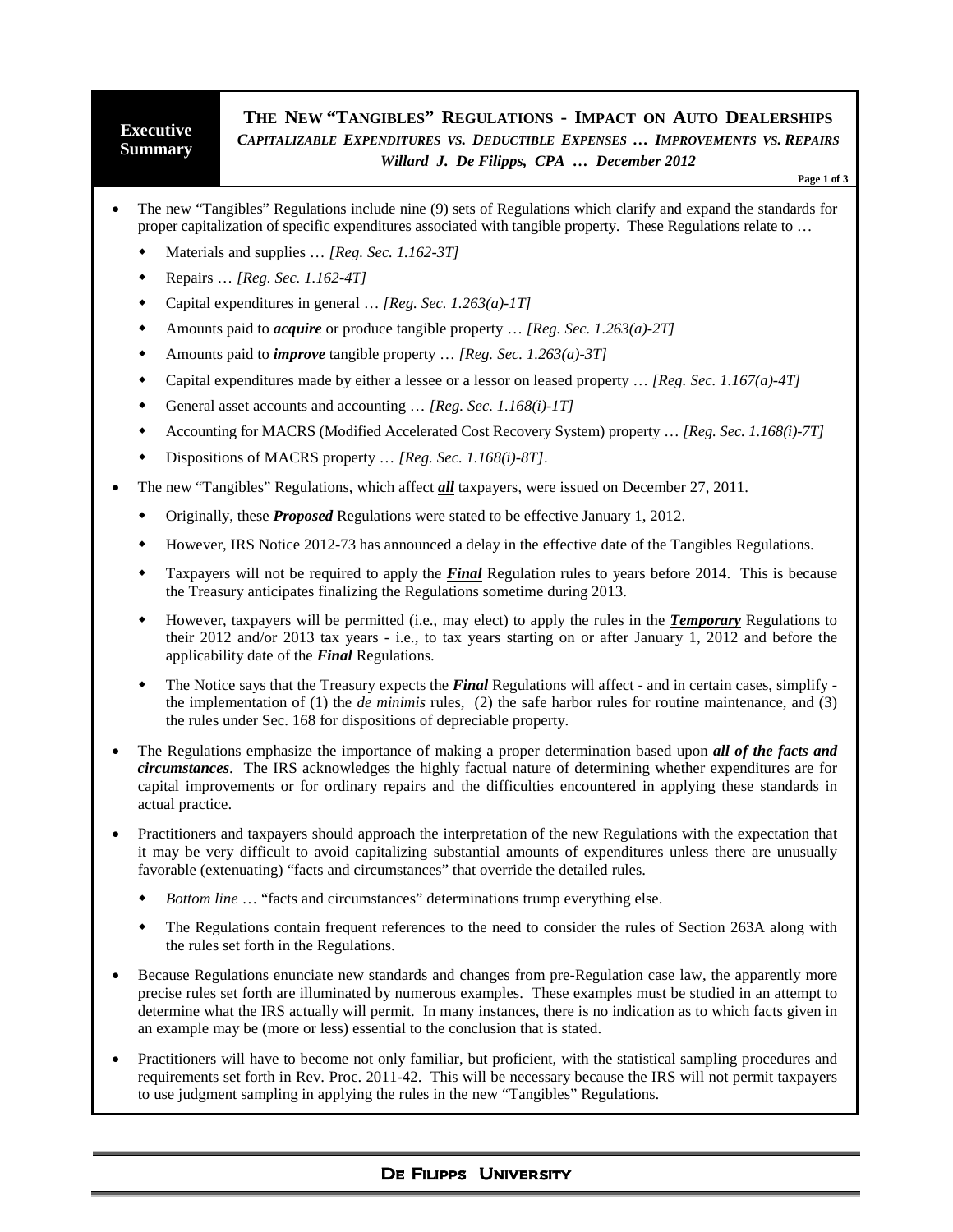#### **Executive Summary**

**THE NEW "TANGIBLES" REGULATIONS - IMPACT ON AUTO DEALERSHIPS** *CAPITALIZABLE EXPENDITURES VS. DEDUCTIBLE EXPENSES … IMPROVEMENTS VS. REPAIRS Willard J. De Filipps, CPA … December 2012*

**Page 2 of 3**

- *"Reg. -3T."* The principles for determining whether activities and expenditures relating to buildings should be capitalized or expensed are found in the general rules for *"improvements,"* under Reg. Sec. 1.263(a)-3T.
	- In applying these Regulations, it is critical to determine what constitutes a *unit of property*. For a building, the "unit of property" consists of the building *and* its structural components *and* building systems. All three elements are considered together and collectively as a single "unit of property."
	- This specific Regulation includes detailed (and, in many places, subjective) rules for determining whether the expenditures are incurred for (1) a *"betterment,"* (2) a *"restoration"* to the building, building structure and/or the building systems, or (3) an *"adaptation"* of the building (including the structure and/or any of the building systems) to a new or different use.
	- This Regulation is divided into seventeen (17) Subsections which are lettered (a) through (q) and includes eighty-eight (88) fairly detailed examples.
	- *Automobile dealerships.* An *Automotive Alert* issued by the IRS Motor Vehicle Technical Advisor (Feb. 2012) identified three examples as likely to be relating to the current dealership activity involving facility upgrades and improvements. These are *Examples #6*, *#7* and *#8*, which are included among the 19 examples under Reg. Sec. 1.263(a)-3T(h)(4).
		- These three examples are not specific to auto dealerships. Upon close analysis, these examples provide little helpful insight except to create the expectation that significant amounts usually will have to be capitalized when all of the facts and circumstances are taken into consideration.
- The new Regulations include important correlative revisions to the fixed asset tax accounting rules for depreciation and disposition when a replacement of a major component or substantial structural part of a building occurs.
	- This includes the revision (expansion) of the definition of a "disposition" … so that taxpayers may treat the retirements of structural components of buildings as "dispositions" of property.
	- This will allow taxpayers to recognize a loss on the disposition of a structural component of a building before the disposition of the entire building.
	- Accordingly, taxpayers will not have to continue to depreciate amounts allocable to structural components that are no longer in service. In other words, taxpayers will not be required to capitalize and depreciate simultaneously amounts paid for both the removed and the replacement properties.
- *If a taxpayer elects to apply the rules in the Temporary Regulations to 2012, some of the elections to be made in 2012 income tax returns* can be accomplished by simply reflecting the properly computed amounts in the tax return being filed. In other words, no affirmative election statements are required. In other instances, specific forms must be completed and included in the income tax return in order to make the election.
- *Changes in accounting methods (CAMs)*. In conforming existing practices to comply with the new Regulations, taxpayers will be required to make changes in methods of accounting.
	- Revenue Procedures 2012-19 and 2012-20 provide specific guidance for making CAMs under the new T-Regs.
	- Most of these changes will be "automatic" and will involve the computation of Section 481(a) adjustments.
	- Under the limitations currently included in the Regulations, in many situations, it may be extremely difficult - if not impossible - to make proper computations of the required Sec. 481(a) adjustments because taxpayers may only use the results of computations derived from the application of the statistical sampling procedures that are sanctioned by Rev. Proc. 2011-42.
	- Unless the changes in accounting methods under consideration are relatively straight-forward and do not reflect practices that involve large dollar amounts over a lengthy span of years … taxpayers may prefer to wait until these new Regulations are finalized before they file Forms 3115 to make some of these changes.

# DE FILIPPS UNIVERSITY